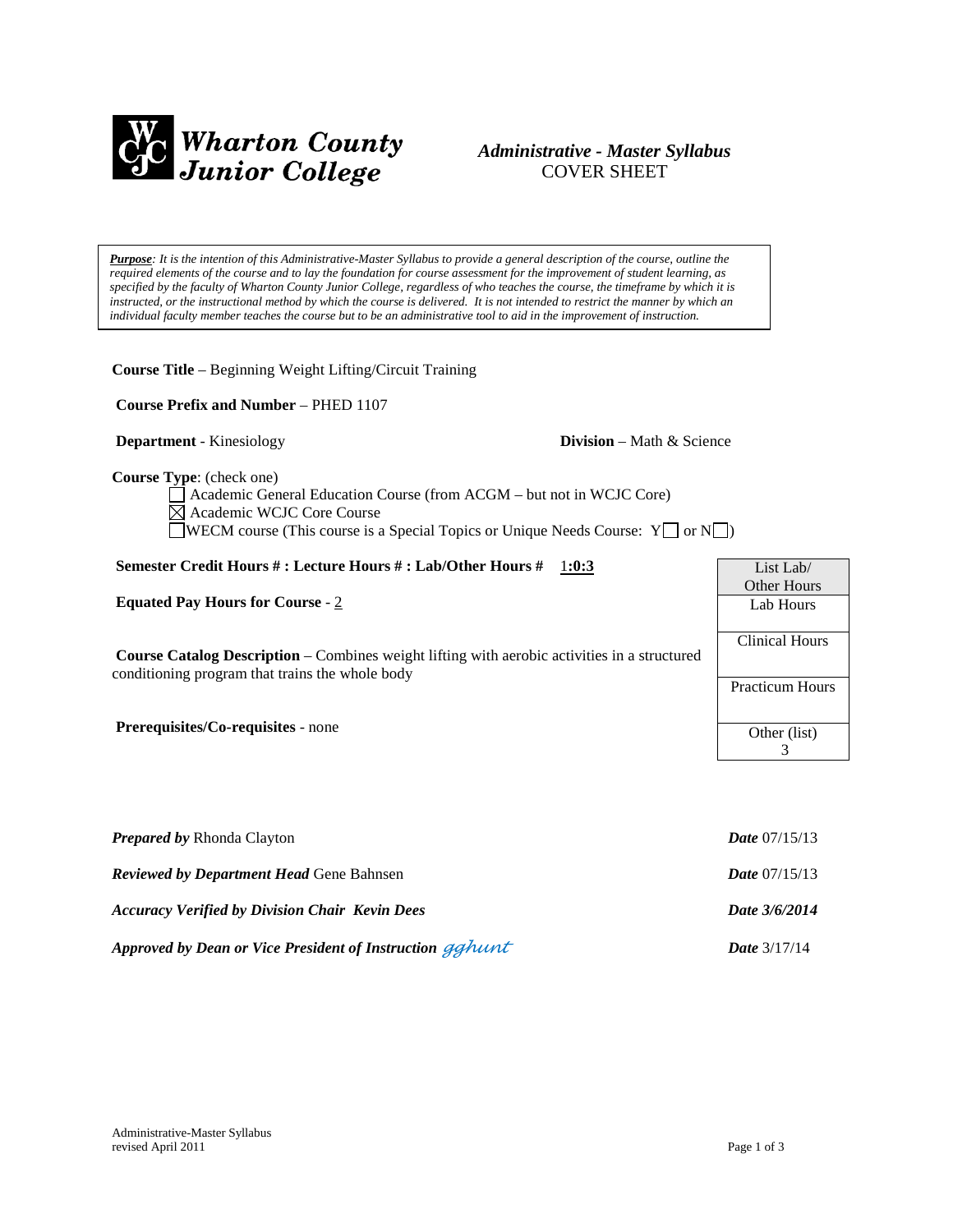

**I. Topical Outline** – Each offering of this course must include the following topics (be sure to include information regarding lab, practicum, clinical or other non-lecture instruction):

- Note: All one hour kinesiology activity courses have the following components:
	- 1. Warm-up/Stretching/Flexibility
	- 2.Exercise bout or activity
	- 3.Cool down

### **II. Course Learning Outcomes**

| m course nearmn outcomes                                                                                                                                                                                                                                                                              |                                                                                                                                |  |
|-------------------------------------------------------------------------------------------------------------------------------------------------------------------------------------------------------------------------------------------------------------------------------------------------------|--------------------------------------------------------------------------------------------------------------------------------|--|
| <b>Course Learning Outcomes</b><br>Upon successful completion of this course, the<br>student will:                                                                                                                                                                                                    | <b>Methods of Assessment</b>                                                                                                   |  |
| Attain a higher level of cardiovascular fitness<br>Develop the muscular system<br>2.<br>Understand the value of a physical fitness program<br>3.<br>and explain the benefits of physical fitness<br>Understand the importance of proper nutrition<br>4.<br>Develop skills in team sportsmanship<br>5. | 3-Minute Step Test<br>$\overline{\phantom{0}}$<br>Personal Log<br>$\qquad \qquad$<br><b>Observation and/or Rubric</b><br>Essay |  |
|                                                                                                                                                                                                                                                                                                       |                                                                                                                                |  |

**III. Required Text(s), Optional Text(s) and/or Materials to be Supplied by Student.** Proper workout clothes/shoes

#### **IV. Suggested Course Maximum** - 24

**V. List any specific spatial or physical requirements beyond a typical classroom required to teach the course**.

Fitness Center

**VI. Course Requirements/Grading System – Describe any course specific requirements such as research papers or reading assignments and the generalized grading format for the course**

70% Participation & Attendance 15% Personal Log 10% Essay 5% 3-Minute Step Test

A=90-100 B=80-89  $C = 70-79$ D=60-69 F=59-below